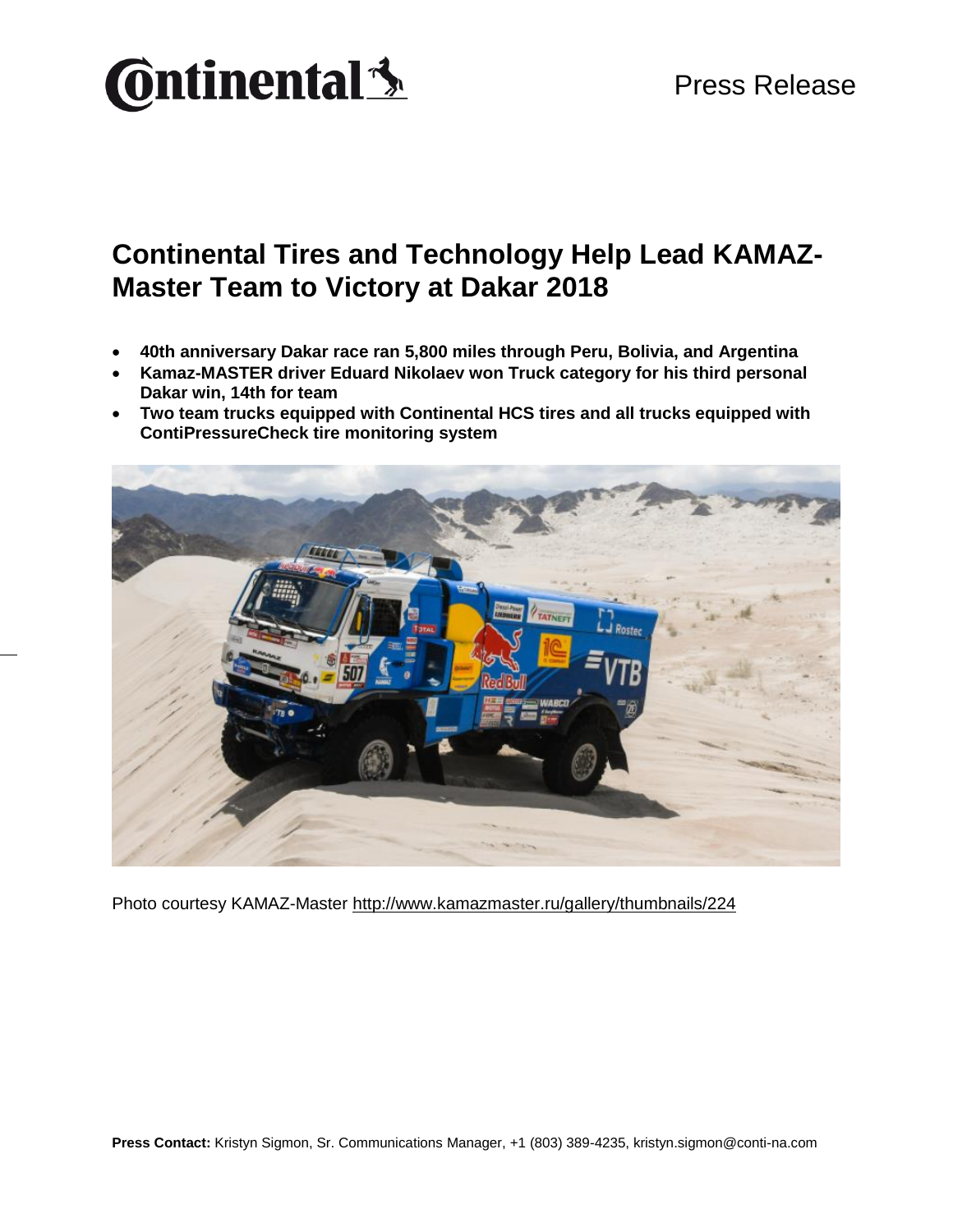# **Ontinental** \$

**FORT MILL, S.C. – January 26, 2018**. On January 20, Eduard Nikolaev's crew from the legendary Russian KAMAZ-Master team won the Truck category of the Dakar 2018 rally, marking his personal third win and the fourteenth win for the team. Two of the team's trucks, driven by A. Mardeev and D. Sotnikov, were fitted with **Continental HCS tires,** and all trucks were equipped with the **ContiPressureCheck** tire monitoring system, helping propel the team to victory.

The 9,300 km (5,800 mile) Dakar race is almost as long as an entire World Rally Championship season, with the 2018 course running from Lima, Peru, through Bolivia, and ending in Cordoba, Argentina. Two KAMAZ-Master trucks ran the 14-day race on Continental HCS tires, which are designed for off-road use with outstanding resistance to damage via specialized tread compounds and enormous traction thanks to tread pattern structure and geometry.

The KAMAZ-Master 980-horsepower racing truck, which debuted in the Dakar 2017 race, is capable of reaching speeds close to 100 mph, making safety and reliability of the tires paramount. Continental HCS tires demonstrated their durability across challenging terrain, including 7 stages of sand dunes, the high altitudes and rocky crags of the Andes Mountains, and the Super Fiambala area of Argentina.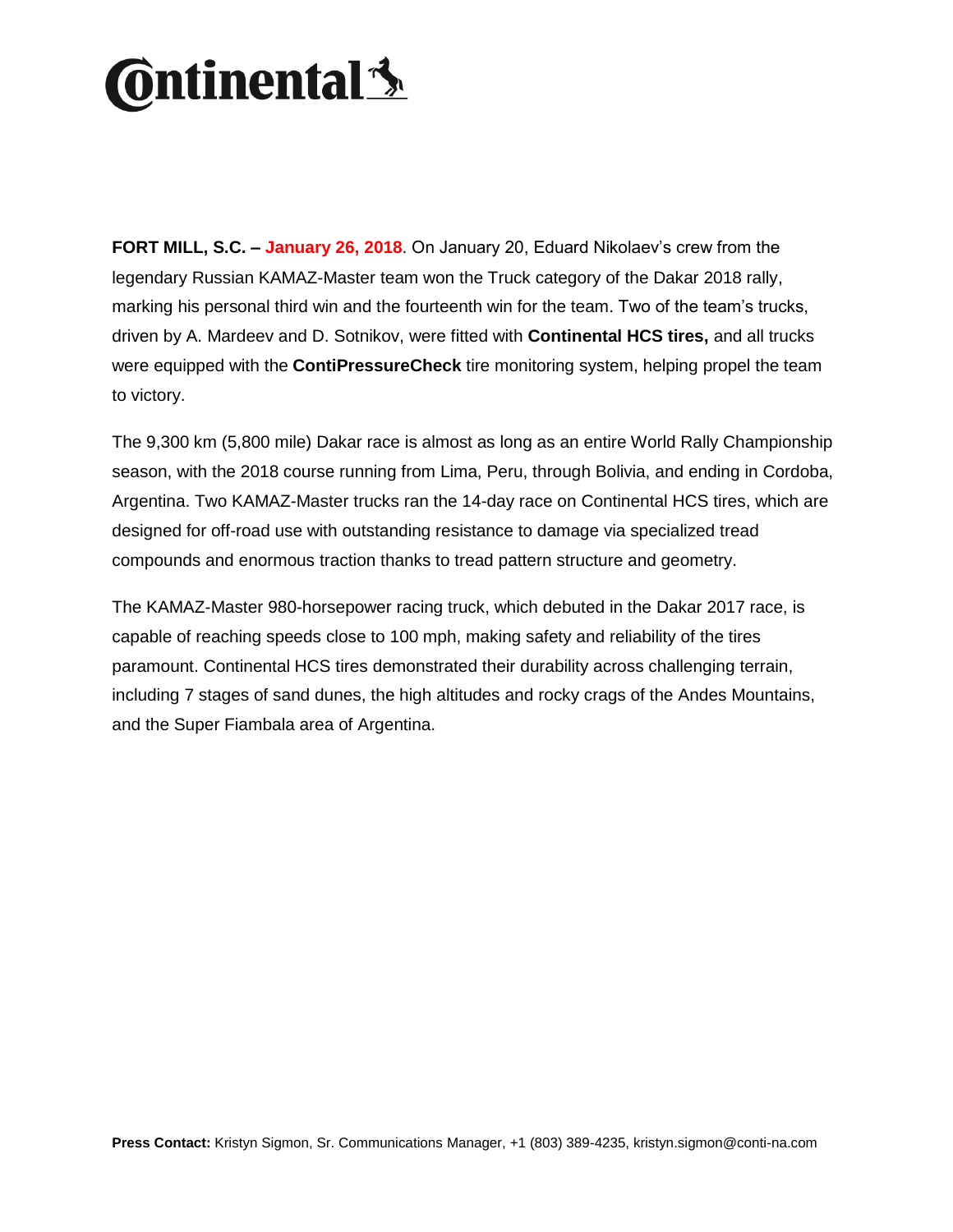# **Ontinental** \$

In addition to providing tires with the advanced durability and traction required for the Dakar Rally, Continental also equipped the KAMAZ-Master trucks with the ContiPressureCheck tire monitoring system, which the team claims contributed to their victory. Winning driver Eduard Nikolaev explains, "We efficiently use the benefits provided by ContiPressureCheck. The information from the sensors enables us to choose the right tactics: sometimes we decide not to stop despite a puncture, because the sensor metrics show that tire pressure is still controllable enough to finish the race. The possibility of measuring each tire's temperature and not allowing its destruction is highly important to us. We started using ContiPressureCheck actively at Silk Way 2017 and immediately felt a real impact from the information about tire condition on our race performance." The winning KAMAZ-Master crew had a final time of 54 hours, 57 minutes and 37 seconds, nearly four hours ahead of the closest competitor. The other crew of KAMAZ-Master, headed by Airat Mardeev, was also successful: they took third place in the race.

The ContiPressureCheck tire pressure and temperature monitoring system used by KAMAZ-Master was not modified for the race; it is the same technology available to all Continental customers worldwide. The system relies on sensors installed in the tires to display real-time temperature and pressure data for each wheel position. Each sensor has a separate battery, which ensures constant operation for up to 6 years or around 400,000 miles. Data from the sensors is transmitted to the central control unit as well as potentially a connected telematics system. In this case, a system developed by KAMAZ-Master engineers was used to obtain the data in order to unify it with the other control elements.

The product cooperation between Continental and KAMAZ-Master fully reflects the strategic agenda of Continental's Commercial Vehicle Tires business: the transformation from a trusted and sophisticated supplier of tires to a solutions provider for holistic solutions aimed at increasing the efficiency of fleet operations.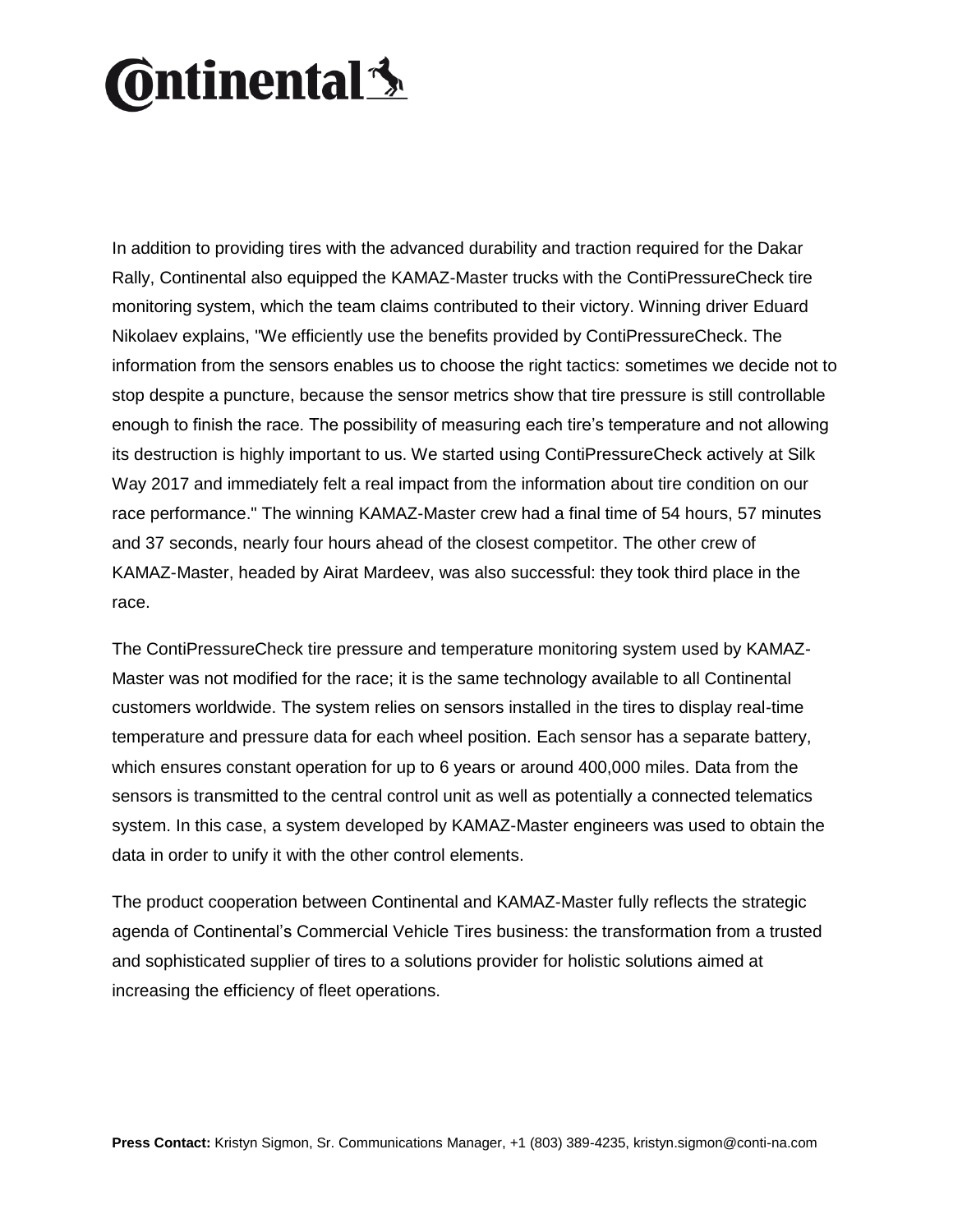# **Ontinental** \$

"Continental is proud to be a supplier of the KAMAZ-Master team," said Paul Williams, executive vice president of Continental commercial vehicle tires in the Americas. "By combining our proven tire performance with innovative tire pressure monitoring technology, we were able to help the team save time during the race. In the same way, this combination can help all of our customers increase uptime, as well as significantly extend the tread life of their tires and reduce fuel costs."

One of the largest automotive suppliers and tire manufacturers in the world, Continental develops pioneering technologies to make fleets safer, more efficient, and more connected. With innovative tire technology and digital fleet solutions, Continental optimizes tire lifecycle management.

# # #